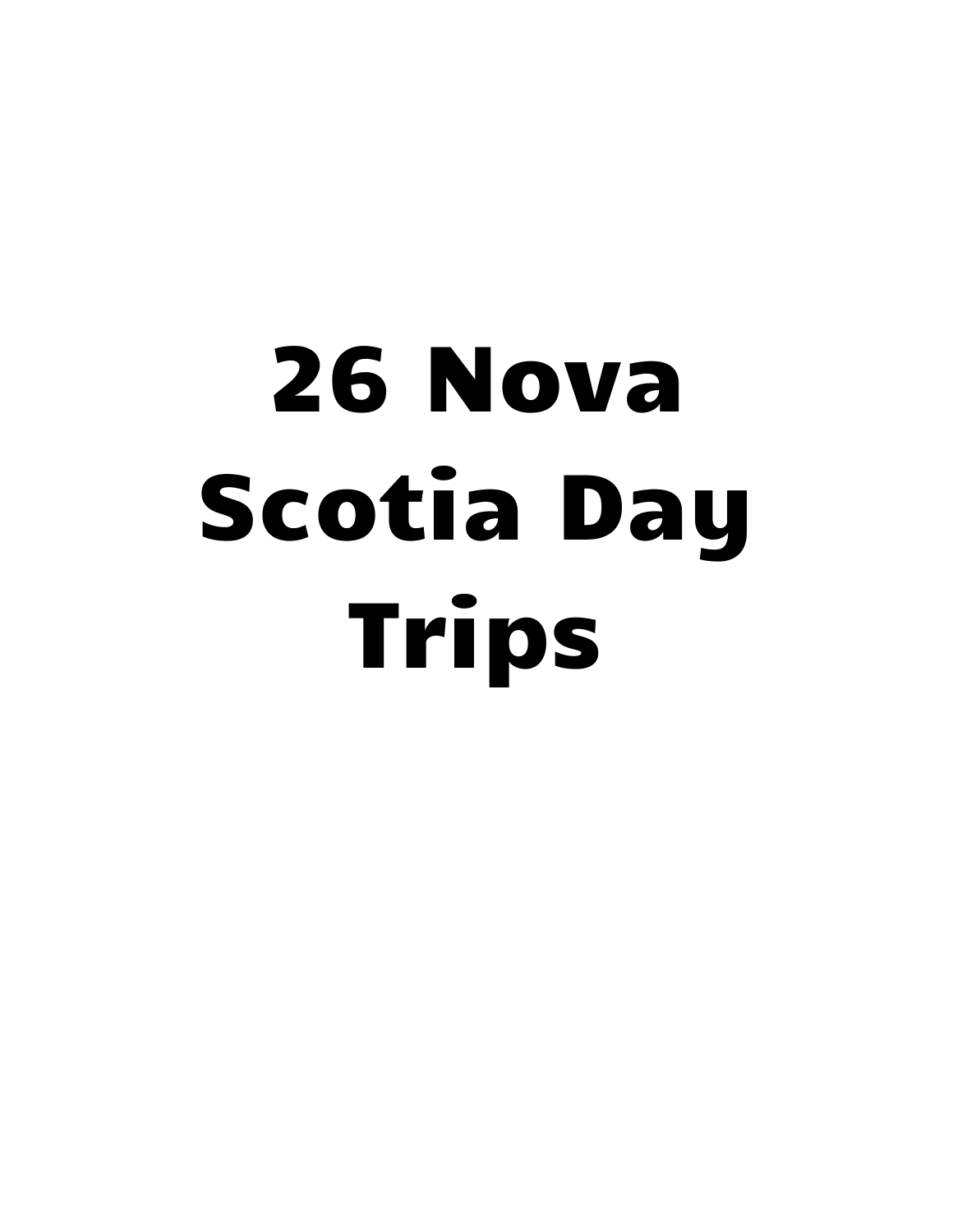A- **Advocate Harbour-** I love Advocate Harbour. The scenery is stunning and **Advocate Boats** and [NovaShores Adventures](http://novashores.com/) tours is definitely on my bucket list. [Cape d'Or Lighthouse](http://capedor.ca/) is a steep down hill stroll from the parking lot, but you can grab a meal or even stay overnight. Please note that restaurant hours are subject to change without notice so please call ahead 1-902-670-8314 or email at capedor@hotmail.com (or pack an emergency lunch)

And don't even get me started on Cape [Chignecto](http://helloweekend.ca/10-things-day-tripping-along-colchester-county/) with it's challenging backpacking trails and gorgeous vistas.

B**-Bear River** - Just off the beaten path, and inland from Digby, Bear River is an artist's mecca and a photographer's delight. Sometimes referred to as "Little Switzerland" the houses closest to the river are protected from tidal influence by stilts. Add a visit to Bear River [Vineyards](http://wine.travel/) to your itinerary .There is a guest suite on the property-please contact the property at 902-467-4156 to check availability. Bear River has a large Mi'kMaq population -bear River First Nations.

C.**Chéticamp** - At the western entrance to the Cape Breton National Highlands Park, this small Acadian fishing village boasts big cultural influence- in fact, along with Saint-Joseph-du-Moine, it's the largest francophone region in Cape Breton, evidenced by the opportunities to see and purchase Acadian crafts and gifts. We treated ourselves to supper at Le Gabriel Restaurant, which serves Acadian fare and traditional dishes such as burgers, fish and chips and lobster.

D.**Delaps Cove**- This is one of my favorite short hikes, because you can see both the Bay of Fundy and a waterfall at one point along the **[Bohaker](http://helloweekend.ca/delaps-cove-wilderness-trail-system/) Trail hike**. The Bohaker Trail is just over 2 km in length and a pretty easy hike-unless you decide to crawl down to the foot of the falls. There are a few benches along the trail including one that overlooks the falls, so you can sit and soak in its beauty. Wearshoes suitable for hiking because part of the trail runs along the rocky shoreline. Keep an eye peeled for grey seals!

E. **Eastern Shore**. Ok, this is quite a chunk of land to cover,so I suggest you don't do it in one day. Some of the highlights I love about this section of the province is Taylor's Head Provincial Park -a series of 4 trails ranging from easy to difficult. We did the [Headland](https://friendsoftaylorhead.com/trails/) Trail quite a few years ago-a 8 km trail that rims the Atlantic and requires really sturdy footwear. On the cobbled beach part. It's on our to do list to go back to do it again. There are galleries, museums and bakeries scattered along route 7 and while Willy Krachs Smokehouse is closed after 60 years in business, farther along the eastern Shore is St. Mary's River Smokehouses. [Liscombe](http://www.liscombelodge.ca/) Lodge is a great getaway spot-trails, kayaking and more.

F. **Five Islands.**Named after the cluster of five islands-Long,Diamond,Egg, Pinnacle and Moose – located just off the coast. Legend claims these islands are the result of an infuriated Glooscap, the benevolent culture hero of the Mi'kmaq . Angered by Beaver, Glooscap retaliated by throwing sticks,stones and mud.into the Bay. There are other variations of this legend but this is the one I'm sticking with. Campers can enjoy Five Islands Provincial Park -many sites have beautiful views or just stop for a picnic. Hikers can explore any of the three trails inside the park.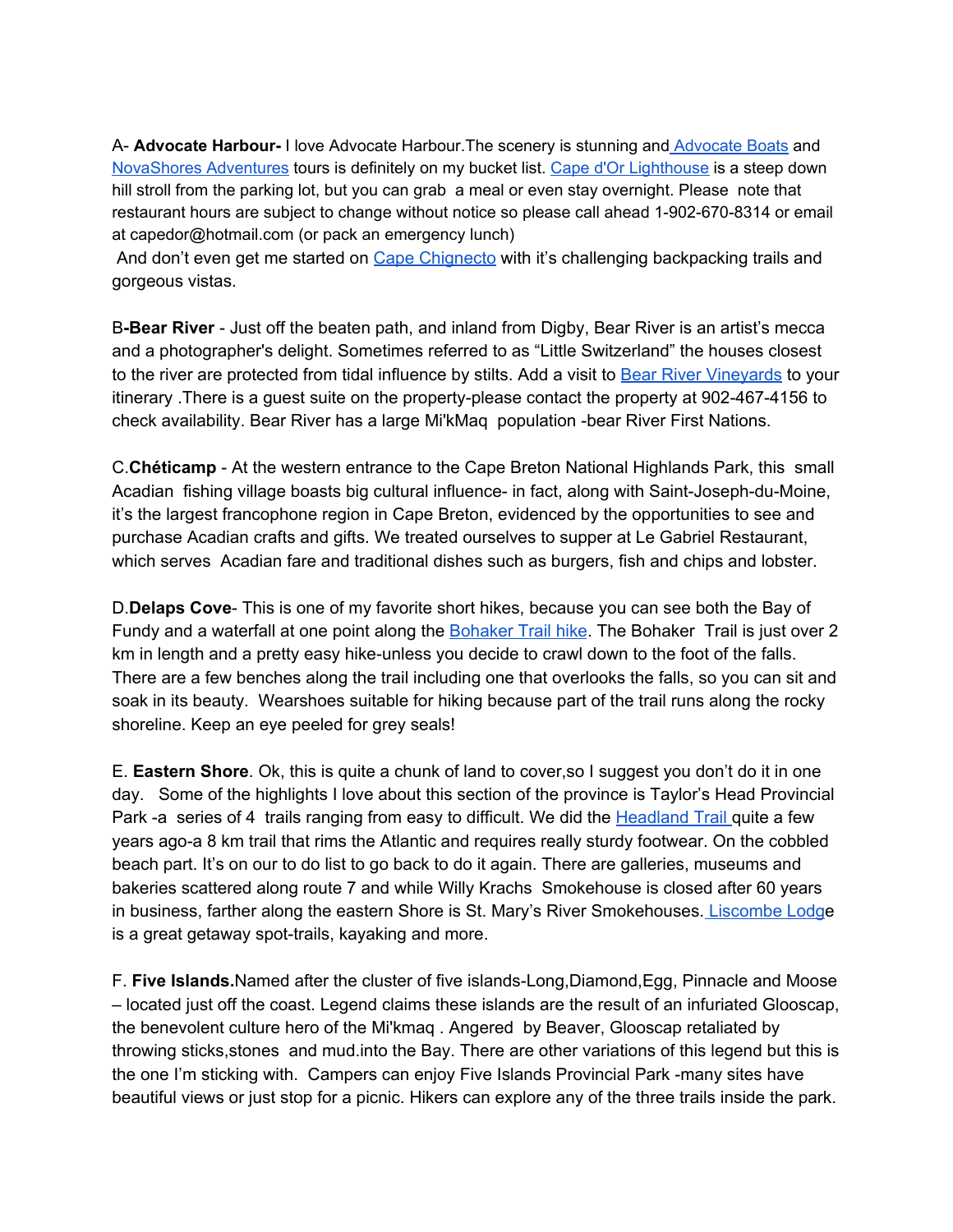I'd thought we'd explored everything but in my research I found out about Five Islands Lighthouse Park-so that is on my list for the next time we are up. It has a playground, beach access )check the [tides](http://www.tides.gc.ca/eng/station?sid=260), please ) washrooms and a short walking trail. Lastly, Five Islands is the home of the infamous 'Not Since [Moses'](http://helloweekend.ca/stuck-in-the-fundy-mud/) run. You may enjoy a stop at Diane's for supper or grabbing some fresh veggies at the 'mini Masstown market there.

G.**Grand Pr**e.From the dykes to the beach to the eastern end of the Harvest Moon Trailway, the small community of Grand Pre has plenty to offer, especially the Grand Pre [National](https://www.pc.gc.ca/en/lhn-nhs/ns/grandpre) Historic [Site.](https://www.pc.gc.ca/en/lhn-nhs/ns/grandpre) I highly recommend you take the time to watch the 20 minute film that tells the sad story of the Acadian Deportation. Round out your day with a stop the Covenantor Church, a glass of vino at Grand Pre Winery,lunch at the quaint [Evangeline](http://helloweekend.ca/evangeline-cafe/) Cafe, snap some photos at the View Park and last, but not least, a stop at the Deportation Cross at Horton Landing.

H.**Hall's Harbour** The community of Hall's Harbour is reportedly named after a American privateer named Samuel Hall who made his living by raiding the Valley settlers. Rumour has it that he found it necessary to flee unexpectedly, leaving behind abandoned treasure. Stroll the beach ( need sturdy shoes and don't forget the [tides](http://www.waterlevels.gc.ca/eng/station?sid=305) ) have a lobstah at the restaurant and peruse the art at the Captain's Treasure Chest open May to October. I recommend being there for both tides- there are plenty of things to do in the area while you wait the six hours from high to low or vice versa. It's worth it to see the boats sitting on the ocean bottom and then slowing rising with the incoming tide. Check out the sampling of activities in **Port Williams-**it's only about 23 km away.

I.**Ingonish Beach** We visited this small beach when touring the Cabot Trail last Sept, a sandy beach about 60 kms east of Baddeck. The path to the beach is somewhat rocky. There are picnic tables and wash facilities. Some ass had made an awful mess -what's wrong with people and since it was off season-I guess-it hadn't been cleaned up. I did enjoy the beach and had a nice swim.

**J. Joggins.** Joggins is for sure not the only fossil site, nor even the closest one to me (Think Blue Beach) but it is one of some importance. A 15-km length of the coast known as the Joggins Fossil Cliffs was officially listed on the World Heritage List on July 7, 2008.There is a cafe onsite. You are only 5 km away from River Hebert -which if it fits your schedule is a spot to view the tidal bore. Heritage Models Museum is close by. To find out the tidal bore times for that area, call the [Amherst](http://www.novascotia.com/transportation/nova-scotia-visitor-information-centre-amherst/2920) Visitor Centre a few days ahead of time. If you are even 20 minutes late, you may miss it.

K. **Kejimkujik National Park**. Naturally. I have been going here since my babies were,well, babies. I have lots of memories of biking and hiking and kayaking and swimming and mud fights and night theatre- I've coaxed (bullied) a few timid not wanna be kayakers into enjoy the calm paddling of the Mersey River. Weekends are a crapshoot as far as getting a spot to camp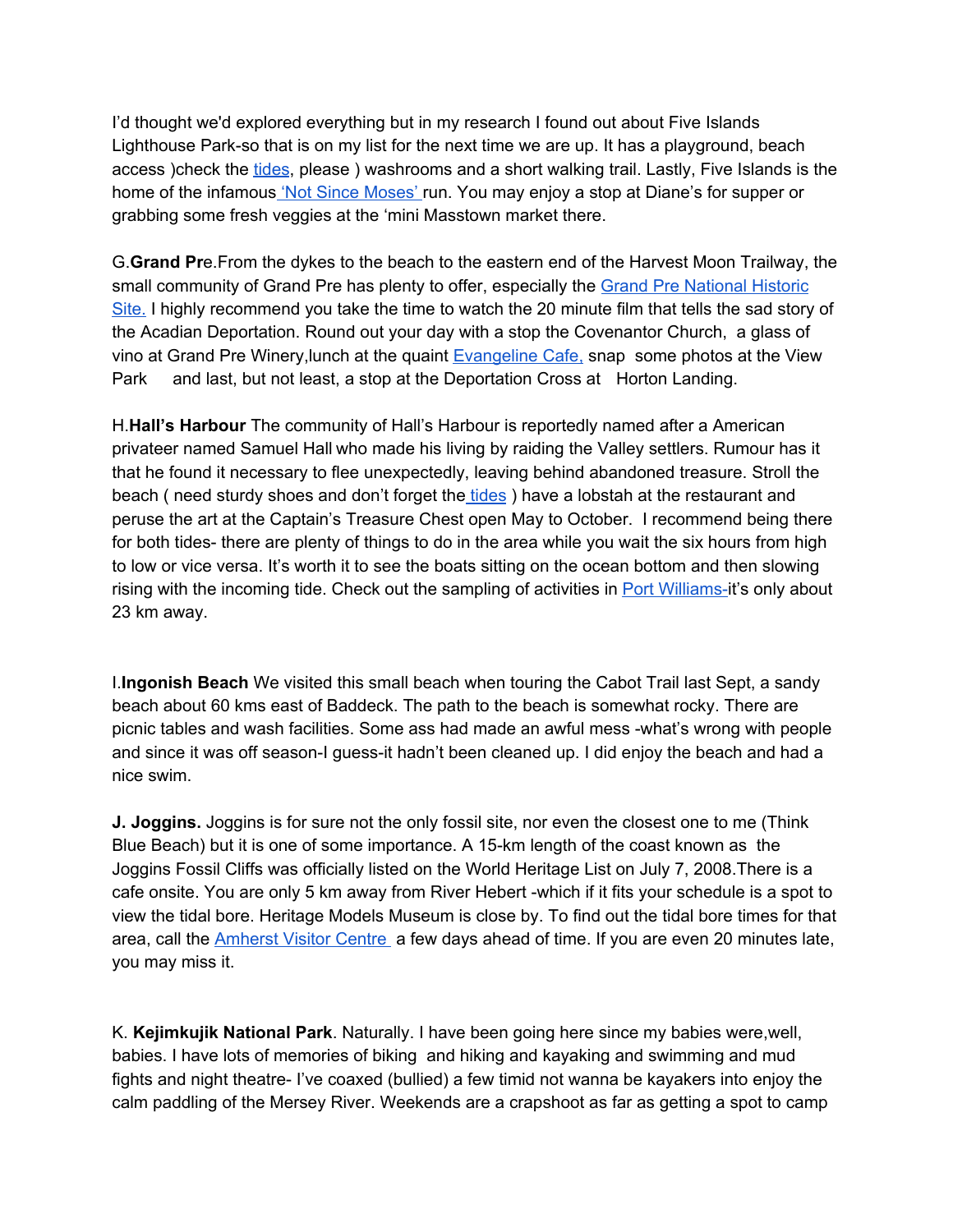goes if you haven't [reserved](https://reservation.pc.gc.ca/Kejimkujik) ahead. I usually try to take my weekends starting Monday. :) There's good snowshoeing here and there's a sheltered picnic area not to far from Mill Falls so you can have a meal and stay dry no matter what the season.

L. **Lawrencetown (Annapolis County)** Alright.This is a teeny tiny village whose claim to fame is the Annapolis Valley [Exhibition.](http://www.annapolisvalleyexhibition.com/)(I once saw Glass Tiger there!) I like it because it seems, I dunno-more like what an old fashioned exhibition should be.

If you are thinking about a day kayaking trip, you can do what we did- drop the kayaks and the husband off at the boat launch in Lawrencetown, drive west and leave the truck at the boat launch at the Visitors Centre In Bridgetown (about 15 km away) and then hop on Kings Transit to jump off in Lawrencetown again. (Or have two vehicles, whatever) This is a pretty long paddle, especially if the tide is coming into the [Annapolis](https://www.tide-forecast.com/locations/Annapolis-Royal-Annapolis-River-Nova-Scotia/tides/latest) River. Hubby says if you want a leisurely paddle, time it to leave about high tide. Bring food. And water.

M.**Malagash.** I first visited to do an article about biking this peninsula, but have gone back a few times since. One of the spots I head for is the Blue Sea Beach Provincial Park -since it's on the Northumberland Strait, expect the warmer to be fairly warm. There are picnic tables and change rooms and for the unsuspecting-poison ivy. Stop by Jost [vineyards](https://jostwine.ca/) for a wine tasting, have a meal at their cafe or rent a bicycle from them to explore the island on two wheels. Other places on interest are the Vista Bella Farm & [Malagash](https://www.vistabellafarm.com/) Cidery and the Malagash Salt Miners' Museum.

N.**Noel**. Named after the Acadian Noël Doiron,who settled in the area before joining the exodus of Acadians leaving mainland Nova Scotia.

Noel's [Burntcoat](http://helloweekend.ca/burntcoat-head-park/) Head Park known for having the Guinness Books of Records world's highest tides. before. This is a must see. But keep your eyes peeled for the road that leads to the park-it's easy to miss.

To fill in your day, have lunch and s short walk at Anthony Provincial Park, about 17 kms east. If you are craving for a adventurous treat-schedule your trip around ar river rafting tour-there are several companies located in South Maitland. I've gone out a few times with [Shubenacadie](http://riverrunnersns.com/) River [Runners](http://riverrunnersns.com/) and they always take great care of me. I'd like to be able to afford to take my whole family out-love to hear the daughters-in-law scream. But it's soo fun. R<http://riverrunnersns.com/> Reservations are strongly recommended.

O. **Oak Island.** Last year my sister was lucky enough to get6 tickets for a tour to Oak [Island](http://helloweekend.ca/guided-meanderings-oak-island/) hosted by Charles Barkhouse. Charles is a first class storyteller, and makes it interesting for even a lukewarm fan like myself. It's fun though now to watch the show and see the points of interest we saw on the tour. Unfortunately......as of this writing, both the Oak Island [Official](https://www.oakislandtours.ca/) [Tours](https://www.oakislandtours.ca/) and the [Friends](http://www.friendsofoakisland.com/home/) of Oak Island Tours are sold out for 2018.Sorry. The interpretive centre is open MAY 19 TO OCTOBER 14 10 - 5 DAILY

(Exception will be posted at the beginning of the Causeway) The Friends of oak Island Tours tickets sale begin March 1st-mark your calendars for 2019!!!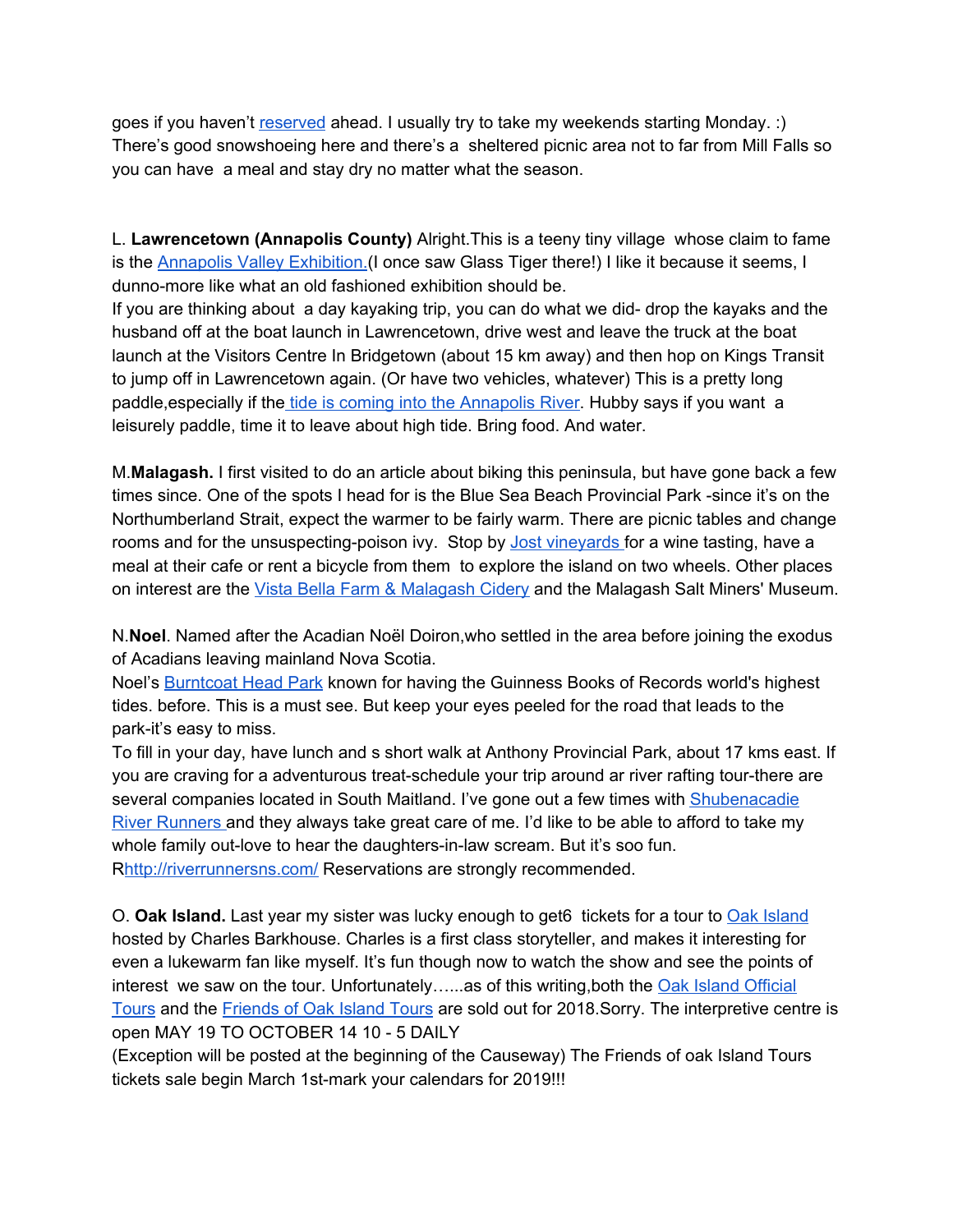P. **Port Mouton** Ahhh, Summerville Beach. Over a km of gorgeous sand to stroll along. Azure water lapping at the shore. THIS IS THE COLDEST FRACKING WATER I HAVE EVER BEEN IN-and I'm not afraid of cold water. Not a big enough parking lot for a hot day. There are pit toilets and roofed picnic tables. Be advised this is nesting area for the endangered Piping Plover. I love these birds-please keep to the pathway to avoid disturbing them. Stop at Seaside Seafoods for fish and chips if you don't feel like packing yet another picnic. If you really want to live it up-book a night or two at the [Quarterdeck](http://www.quarterdeck.ca/) to soak up the sun and relax.

Q. **Queensland Beach**. I am beginning to sense a theme-water, water everywhere. This is nice little beach that's not a terribly long drive for me,so it's a frequent visit for me..This beach not too far from Hubbards seems to be busy all year long-we took a drive down that way a couple weeks ago( March) and there were cars coming and going the entire time we were there. Some of even got out on the beach but them it started to sleet so we wrapped THAT idea up pretty quickly. The entrance to the parking lot is still accessible after a storm surge smashed up Conrads Road which runs between the shore and Queensland Lake. Water-cold. Beach in summer-packed.

R. **Round Hill** - located on highway 201, Round Hill is a rural community only 10 km from Annapolis Royal.This site is one of the first locations in North America continuously occupied by families of French origin. The last Acadian owner was Pierre Thibaudeau who owned a mill on this property until the Deportation. A grinding wheel is still visible on site. A bit further west you'll find **Bloody Creek [National](http://pc.gc.ca/en/lhn-nhs/ns/bloodycreek/info) Historic Site**, commemorating the struggle between the British and French with their Mi'kmaq allies. For even more history, continue to Port Royal for the Habitation and then to Annapolis Royal's historic Fort Anne. Want even more history? Stop in and check out the Sinclair Inn National Historic Site and The O'Dell House or immerse yourself in it but taking in a [Candlelight](http://www.tourannapolisroyal.com/) Graveyard Tour.

S. **Shelburne** .We spent a little bit of time in Shelburne this past October . Would you believe that once upon a time (that time being 1784) Shelburne had grown due to an influx of American settlers to around 10,000 and was estimated to be the fourth largest community in North America-larger than either Halifax or Montreal.

Today, a stroll through Shelburne will reveal quite a variety of museums such as the Black Loyalist Heritage Centre, Ross-Thomson House & Store Museum and Dory Shop Museum, and many of the buildings date back to Loyalist times. The historic waterfront is very pretty. Take a break and taste a cold craft beer and have a tour at Boxing Rock Brewing [Company](https://boxingrock.ca/) If you want a good stretch of the legs, the Kejimkujik Seaside Adjunct is about 50 km east of Shelburne. Wear good hiking shoes.

T. **Truro -** Known as the hub of Nova Scotia, this busy town has both Mi'kmaq and Acadian roots. Start your day with a trip to Victoria Park,1000 acres of beautiful urban park. Get the blood pumping by climbing the 175 steps making up Jacob's Ladder. Have a picnic, birdwatch,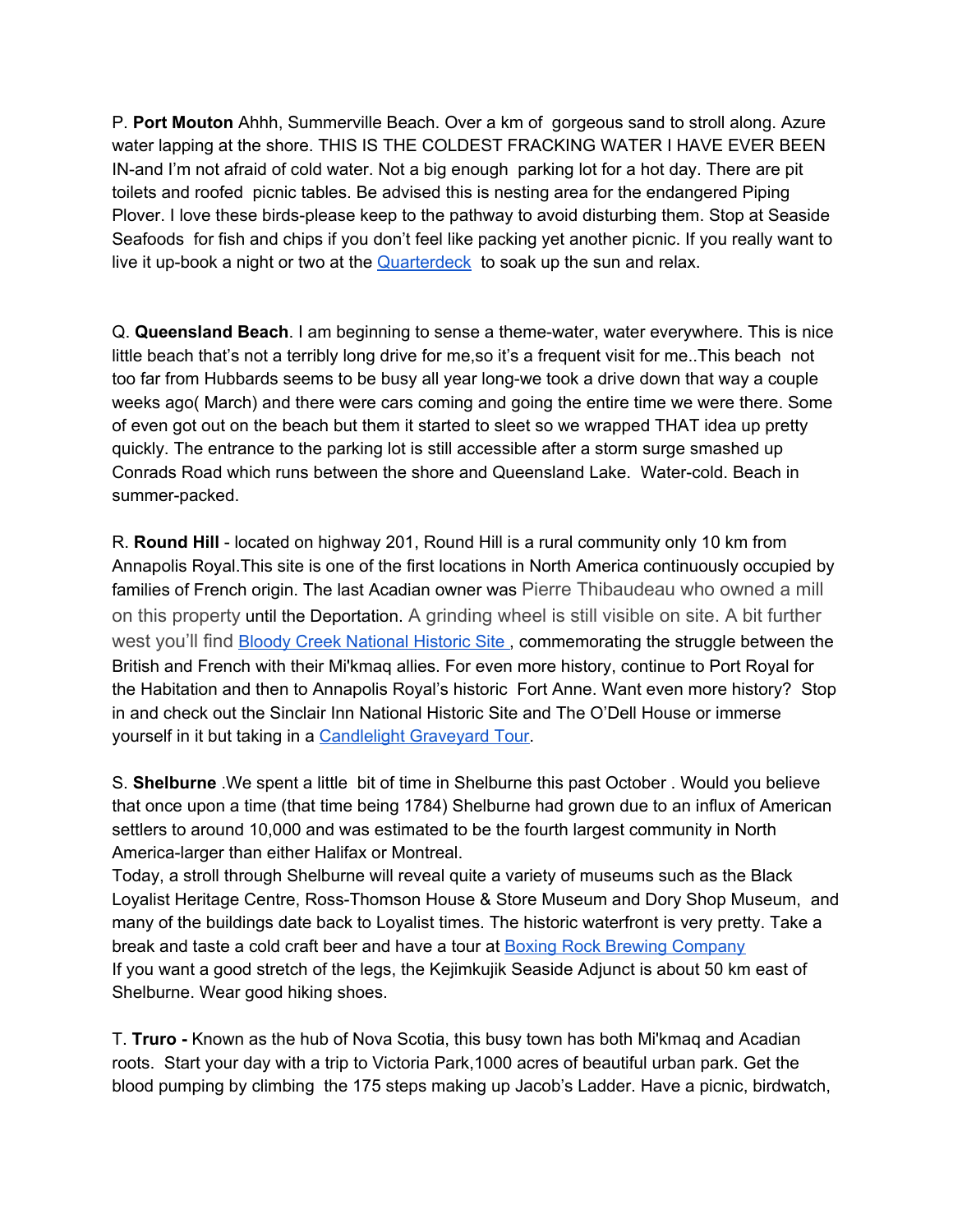snap photos of the waterfalls and just enjoy nature at it's finest.

This is my favorite place to catch the tidal bore as it shows the speed of the tide and how fast it covers the mud flats- you're close-standing right on the bank at 104 Tidal Bore Rd 104 Tidal Bore Rd, Lower Truro. Please be there about 20 minutes before the bore arrival timefind the times [here.](http://www.tides.gc.ca/eng/station?sid=265) You may also enjoy a stroll through the gardens at the Dalhousie Agricultural Centre in Bible Hill.

U. **Upper Tantallon**. Upper Tantallon is a scenic community of less than 3500. If you feel like a bit of fresh and and exercise, try hiking or biking the 33 km long The St Margaret's Bay Trail near the historic [Train Station Bike and Bean Cafe.](http://bikeandbean.ca/) If that seems like just too much exercise, grab your BBQ and and plan a swim at the Jerry Lawrence Provincial Park. Add a tour through Acadian Maple Products facility Close by in Tantallon you can book a boat tour from [Four Winds Charters](http://www.fourwindscharters.com/index.html). If you are hankering for a feed of mackerel, drop you line off the government wharf at Boutilier's Point a scant 9 km away.

V. **Victoria Beach** Named after Queen Victoria on the occasion of her silver jubilee in 1862, this seaside hamlet was also the western 'end of the road' for the Nova Scotia Pony Express- from where mail was transferred via steamer to Saint John.This service which began in 1849 lasted less than a year. Lighthouse lovers will want to visit the one on Battery Point,built in 1901. Love dulse? Try gathering your own on the outgoing tide. Try one of my favorite short hikes at Delaps Cove about 20 km away. And I hear good things about the Crows Nest Restaurant in Parker's Cove is supposed to be really good-Ias in strangers recommend it to you good.it's on our to-try list for this year.

W. **Westport**. Situated at the tippy tale of Digby Neck and Islands, it's known for whale watching and birding. I've gone out several times with Brier Island Whale Watch and [Seabird](http://helloweekend.ca/whale-watching-brier-island/) tours and last fall is was especially rewarding. We saw a ton of whales! And the crew was so knowledgeable.And why not? This are research vessels dedicated to the study of whales, seabirds and other marine life. On the other end of the island by the lighthouse are a few picnic tables and a walking trail along the coast. There are few choices for accommodation and restaurants on the island-one that we've tried is Brier Island Lodge and we enjoyed our stay there. You'll need to take two [ferries](http://brierislandguide.com/getting-to-brier-island/) from the Mainland so allow for that. It will take about 2 hours from Digby. Allow time on the way back to hike to the Balancing Rock in Tiverton-it's a 2.5km flat hike EXCEPT for the over 200 steps to reach the Balancing Rock-but it's worth it. There's a provincial picnic park in Lake Midway that's about 18 km from Digby -you can swim and kayak and lots of tables with lake views.

## X-Oppsie.Couldn't find one.

Y **Yarmouth**-I love strolling along the boardwalk in downtown Yarmouth- I've spotted a few seals there at times. Downtown Yarmouth has some unique shops which are fun to poke around in. Of course,everyone needs to drive out to Cape Forchu lighthouse and climb around the rocks-maybe even watch the ferry come in. We discovered a teeny beach on the way to the